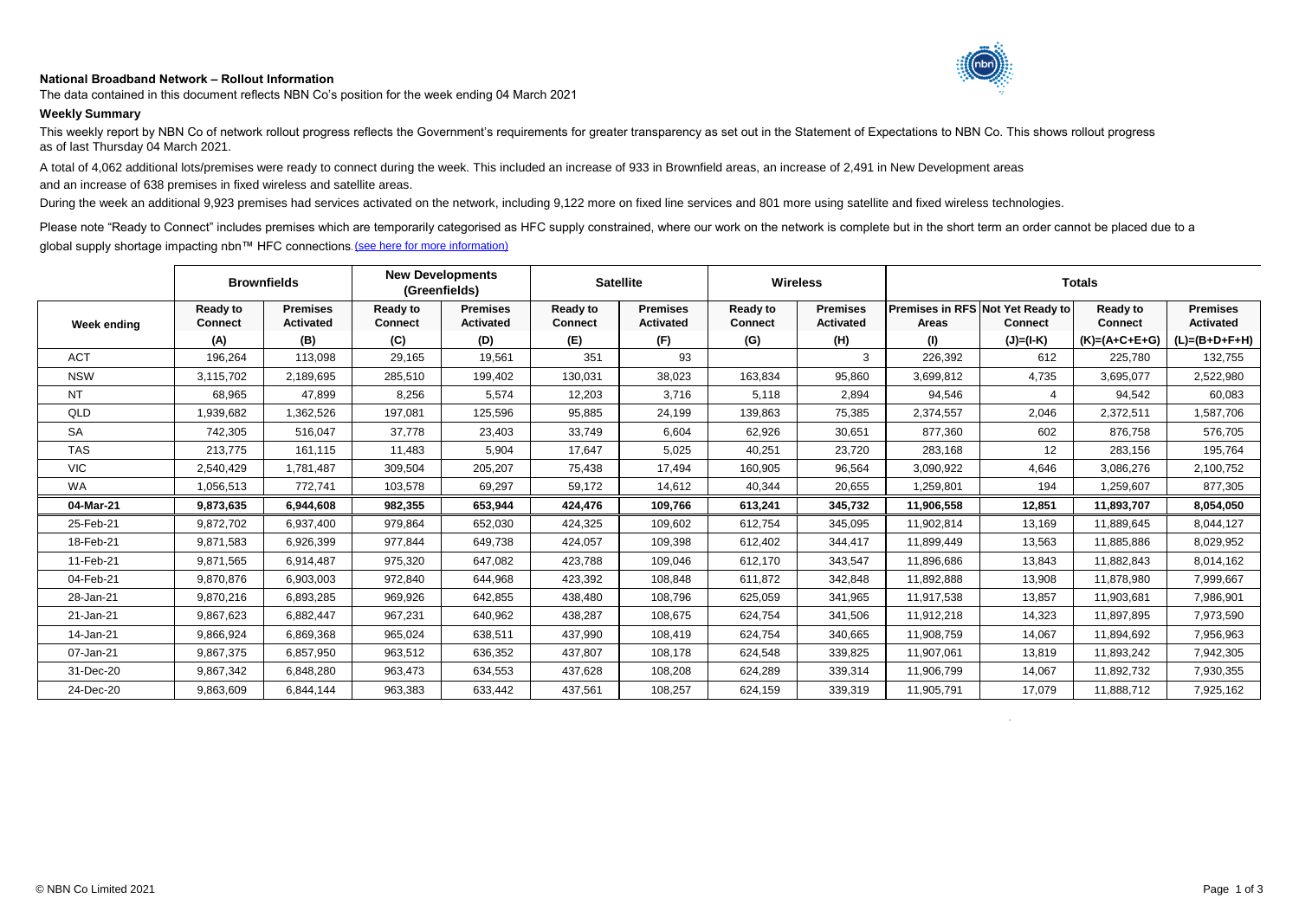## **National Broadband Network – Rollout Information**

The data contained in this document reflects NBN Co's position for the week ending 04 March 2021



|             | <b>Brownfields</b>                |                                     | <b>New Developments</b><br>(Greenfields) |                                     | <b>Satellite</b>                  |                                     | <b>Wireless</b>                   |                                     | <b>Totals</b> |                                                    |                                   |                              |
|-------------|-----------------------------------|-------------------------------------|------------------------------------------|-------------------------------------|-----------------------------------|-------------------------------------|-----------------------------------|-------------------------------------|---------------|----------------------------------------------------|-----------------------------------|------------------------------|
| Week ending | <b>Ready to</b><br><b>Connect</b> | <b>Premises</b><br><b>Activated</b> | <b>Ready to</b><br><b>Connect</b>        | <b>Premises</b><br><b>Activated</b> | <b>Ready to</b><br><b>Connect</b> | <b>Premises</b><br><b>Activated</b> | <b>Ready to</b><br><b>Connect</b> | <b>Premises</b><br><b>Activated</b> | Areas         | Premises in RFS Not Yet Ready to<br><b>Connect</b> | <b>Ready to</b><br><b>Connect</b> | <b>Premises</b><br>Activated |
|             | (A)                               | (B)                                 | (C)                                      | (D)                                 | (E)                               | (F)                                 | (G)                               | (H)                                 | (1)           | (J)=(I-K)                                          | $(K)=(A+C+E+G)$                   | $(L)=(B+D+F+H)$              |
| 17-Dec-20   | 9,856,575                         | 6,828,541                           | 961,322                                  | 630,854                             | 437,370                           | 108,154                             | 622,271                           | 338,864                             | 11,895,186    | 17,648                                             | 11,877,538                        | 7,906,413                    |
| 10-Dec-20   | 9,851,955                         | 6,810,575                           | 958,436                                  | 627,913                             | 437,134                           | 107,950                             | 622,420                           | 338,184                             | 11,888,451    | 18,506                                             | 11,869,945                        | 7,884,622                    |
| 03-Dec-20   | 9,849,315                         | 6,791,601                           | 956,127                                  | 625,122                             | 436,977                           | 107,655                             | 622,053                           | 337,365                             | 11,883,015    | 18,543                                             | 11,864,472                        | 7,861,743                    |
| 26-Nov-20   | 9,847,974                         | 6,776,271                           | 953,210                                  | 623,106                             | 436,760                           | 107,484                             | 620,867                           | 336,748                             | 11,877,962    | 19,151                                             | 11,858,811                        | 7,843,609                    |
| 19-Nov-20   | 9,846,231                         | 6,757,774                           | 950,754                                  | 620,649                             | 436,487                           | 107,256                             | 620,610                           | 335,887                             | 11,873,933    | 19,851                                             | 11,854,082                        | 7,821,566                    |
| 12-Nov-20   | 9,844,395                         | 6,738,785                           | 948,717                                  | 618,099                             | 436,390                           | 106,993                             | 620,480                           | 335,055                             | 11,870,148    | 20,166                                             | 11,849,982                        | 7,798,932                    |
| 05-Nov-20   | 9,842,637                         | 6,717,902                           | 946,077                                  | 615,593                             | 435,994                           | 106,851                             | 620,311                           | 334,182                             | 11,865,605    | 20,586                                             | 11,845,019                        | 7,774,528                    |
| 29-Oct-20   | 9,839,093                         | 6,700,762                           | 944,123                                  | 613,777                             | 435,771                           | 106,697                             | 619,207                           | 333,526                             | 11,860,104    | 21,910                                             | 11,838,194                        | 7,754,762                    |
| 22-Oct-20   | 9.837.747                         | 6,686,003                           | 942,524                                  | 611,535                             | 435,473                           | 106.547                             | 618,926                           | 332,839                             | 11,857,672    | 23,002                                             | 11,834,670                        | 7,736,924                    |
| 15-Oct-20   | 9,835,053                         | 6,663,482                           | 939,850                                  | 608,887                             | 435,228                           | 106,254                             | 618,772                           | 331,856                             | 11,851,997    | 23,094                                             | 11,828,903                        | 7,710,479                    |
| 08-Oct-20   | 9.831.922                         | 6,639,962                           | 936.662                                  | 606.722                             | 434,957                           | 105.987                             | 618.447                           | 331.046                             | 11,846,203    | 24,215                                             | 11.821.988                        | 7,683,717                    |
| 01-Oct-20   | 9,832,330                         | 6,618,476                           | 934,218                                  | 604,516                             | 434,860                           | 105,750                             | 618,289                           | 330,438                             | 11,844,586    | 24,889                                             | 11,819,697                        | 7,659,180                    |
| 24-Sep-20   | 9,829,453                         | 6,595,147                           | 930.944                                  | 602.433                             | 434.652                           | 105.582                             | 617.621                           | 329,871                             | 11,839,502    | 26,832                                             | 11.812.670                        | 7,633,033                    |
| 17-Sep-20   | 9,828,628                         | 6,570,564                           | 927,483                                  | 600,278                             | 434,406                           | 105,246                             | 617,396                           | 329,119                             | 11,834,560    | 26,647                                             | 11,807,913                        | 7,605,207                    |
| 10-Sep-20   | 9,826,799                         | 6,544,462                           | 923,534                                  | 597,725                             | 434,195                           | 104,936                             | 616,884                           | 328,027                             | 11,828,709    | 27,297                                             | 11,801,412                        | 7,575,150                    |
| 03-Sep-20   | 9,824,067                         | 6,519,328                           | 920,618                                  | 595,301                             | 433,987                           | 104,628                             | 616,596                           | 327,088                             | 11,824,028    | 28,760                                             | 11,795,268                        | 7,546,345                    |
| 27-Aug-20   | 9,823,065                         | 6,494,912                           | 917,027                                  | 592,959                             | 433,782                           | 104,379                             | 616,071                           | 326,176                             | 11,818,974    | 29,029                                             | 11,789,945                        | 7,518,426                    |
| 20-Aug-20   | 9,822,265                         | 6,470,256                           | 914,036                                  | 590,611                             | 433,576                           | 104,039                             | 615,754                           | 325,185                             | 11,815,154    | 29,523                                             | 11,785,631                        | 7,490,091                    |
| 13-Aug-20   | 9,820,037                         | 6,445,229                           | 910,112                                  | 588,066                             | 433,334                           | 103,678                             | 615,420                           | 324,286                             | 11,808,897    | 29,994                                             | 11,778,903                        | 7,461,259                    |
| 06-Aug-20   | 9,816,320                         | 6,420,192                           | 905,884                                  | 585,524                             | 433,131                           | 103,291                             | 615,860                           | 323,442                             | 11,803,880    | 32,685                                             | 11,771,195                        | 7,432,449                    |